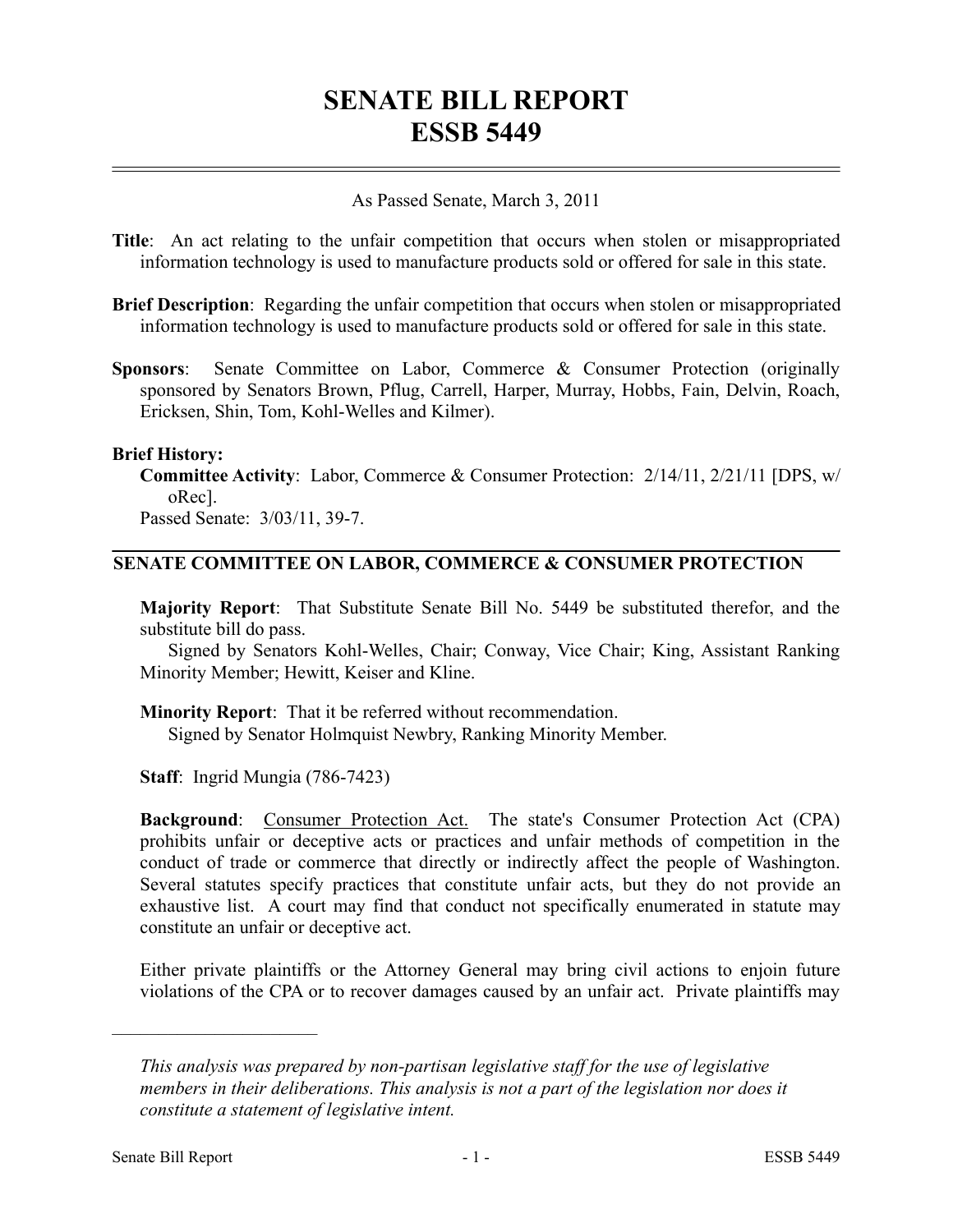recover actual damages and costs, including reasonable attorneys' fees. Courts also may award private plaintiffs damages of as much as three times actual damages, in an amount not to exceed \$25,000.

Personal vs. In Rem Jurisdiction. In order for a court to hear and determine a controversy, it must have jurisdiction over the matter. Often, courts have personal jurisdiction over a person sued in a civil lawsuit because the person made certain minimum contacts with the state; for purposes of the CPA, this includes transacting business within Washington.

Foreign defendants whose actions give rise to a lawsuit in a Washington court but who have never visited the state and who have no assets within Washington might not be subject to personal jurisdiction. Yet state courts may have jurisdiction to enter judgment regarding property located within the state, even if the courts do not have personal jurisdiction over that defendant. Such actions against property are called proceedings in rem.

Intellectual Property. Federal and state laws protect certain intellectual property rights in creations, such as computer software (programs) and hardware (equipment). A federal copyright gives the owner of an original work that expresses ideas, such as certain software, exclusive rights to copy, distribute, and adapt the work. A federal patent may protect a publicly disclosed computer-related invention for a period of time. Federal and state trade secret laws prohibit misappropriation of trade secrets, such as formulas, programs, and techniques.

Some holders of software copyrights license other people to modify and redistribute source code for those programs for free. Such programs commonly are called open source software.

**Summary of Engrossed Substitute Bill**: A business that manufactures a product while using stolen or misappropriated information technology (stolen IT) in its business operations engages in unfair competition when the product is sold in Washington, either separately or as a component of another product, in competition with a product made without use of stolen IT. A new cause of action allows private plaintiffs or the Attorney General to sue businesses that engage in these unfair acts.

Stolen or misappropriated IT is defined as hardware or software that a person acquired, appropriated, or used unlawfully**,** unless the hardware or software was not available for stand-alone retail purchase at or before the time it was stolen. Using information technology in business operations means using IT to design, manufacture, distribution, marketing, or sales of products.

Notice. Before an injured plaintiff can file suit, the owners of stolen IT must provide written notice to the party allegedly using the stolen IT giving the party the opportunity to prove it is not using stolen IT or 90 days to stop using it or begin legalizing or replacing the stolen IT they are using, subject to any extensions approved by the owner or the court. The notice must state (1) the identity of the IT; (2) the identity of the lawful owner; (3) the identity of the applicable law being violated; (4) the manner in which the IT is being used, if known; (5) the products related to the stolen IT; and (6) the basis and evidence supporting the allegation.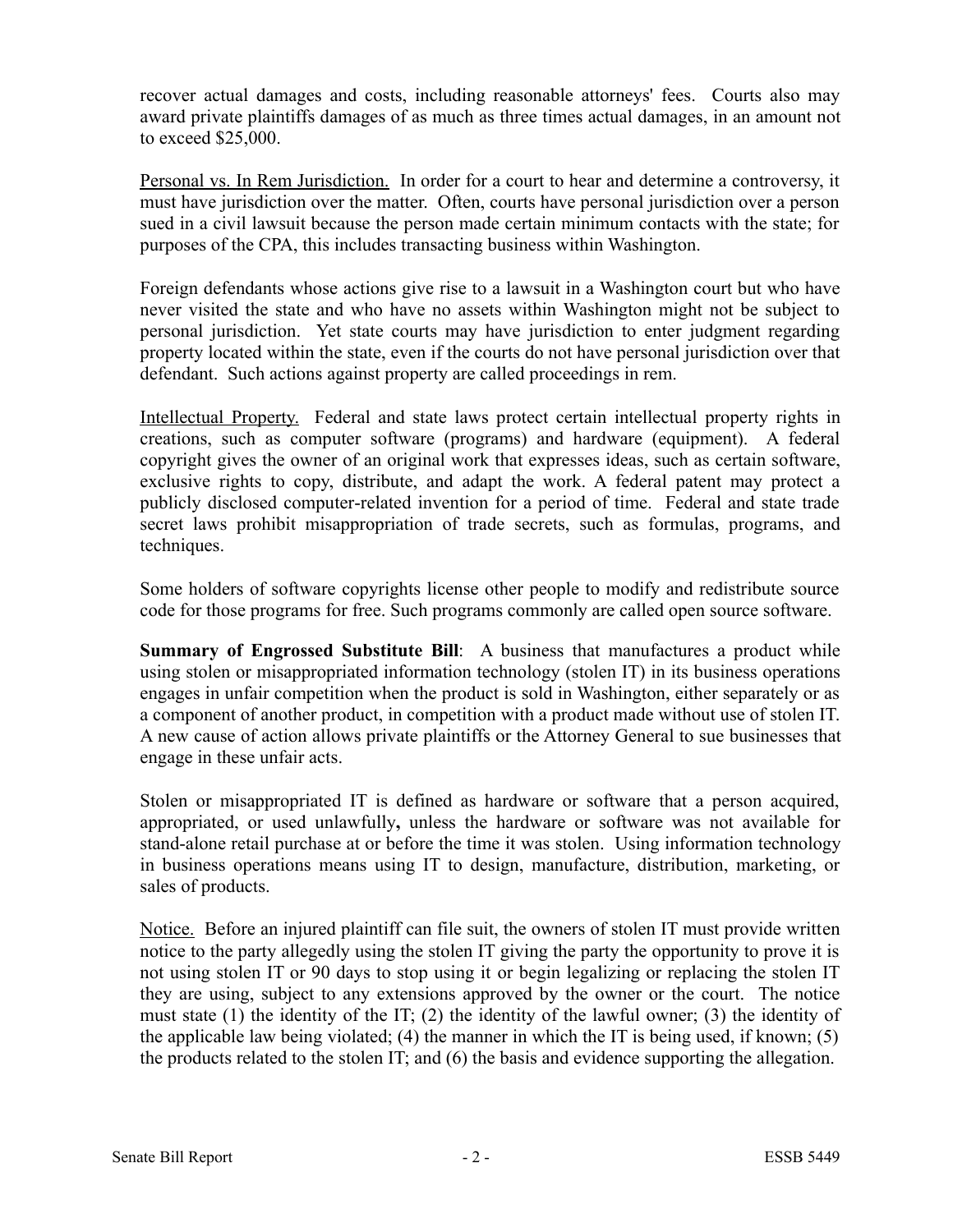Jurisdiction. A court may proceed in rem against certain products only if a court is unable to obtain personal jurisdiction over a party who violated the act.

Elements of a Claim. A person is injured by the sale of a product if the person establishes by a preponderance of the evidence that:

- the person manufactures articles or products sold or offered for sale in Washington in competition with articles or products made using stolen IT;
- the person's articles or products were not manufactured using stolen IT;
- the person suffered economic harm, which may be shown by evidence that the retail price of the stolen IT was \$20,000 or more**;** and
- the person is proceeding in rem or seeks injunctive relief, that they have suffered a material competitive injury.

Remedy. If the use of stolen IT continues despite the owner of the stolen IT providing the 90-days' notice, any injured person or the Attorney General may bring an action against any person, article, or product to ask the court to enjoin violations of the bill's provisions, including ordering a person not to sell certain products in Washington. A plaintiff also may ask for the greater of actual damages or statutory damages of no more than the retail price of the stolen IT. An award of damages against a third party must be the lesser of the retail price of the stolen IT or \$250,000.

If a person found to have violated the bill's provisions lacks sufficient attachable assets in Washington, a court may enjoin the sale or offering for sale in the state of any products made using stolen or misappropriated IT. A person subject to an order for injunctive relief must be given reasonable notice and opportunity to be heard.

A court may award as much as three times the damages normally allowed when it finds that the defendant willfully used stolen IT. A court also may award costs and reasonable attorneys' fees to the prevailing plaintiff in actions brought by an injured individual, or to a prevailing defendant in action brought by an injured person.

Exceptions. A person may not sue under this cause of action when:

- 1. the end product sold or offered for sale in Washington is:
	- a. a copyrightable work under the United States Copyright Act;
	- b. merchandise manufactured by or on behalf of a copyright owner and that displays a component or copyrightable element of a copyrighted work;
	- c. merchandise manufactured by or on behalf of a copyright owner or trademark owner and that displays a component or copyrightable elements relating to a theme park or theme park attraction; or
	- d. packaging or promotional material for such copyrightable works or merchandise.
- 2. the allegation that the IT is stolen is based on a claim that the IT infringes on patents or trade secrets;
- 3. the allegation that the IT is stolen is based on a claim that the use of the IT violates the terms of an open source software license; or
- 4. the allegation that a person aided, facilitated, or otherwise assisted someone else to acquire or use stolen IT.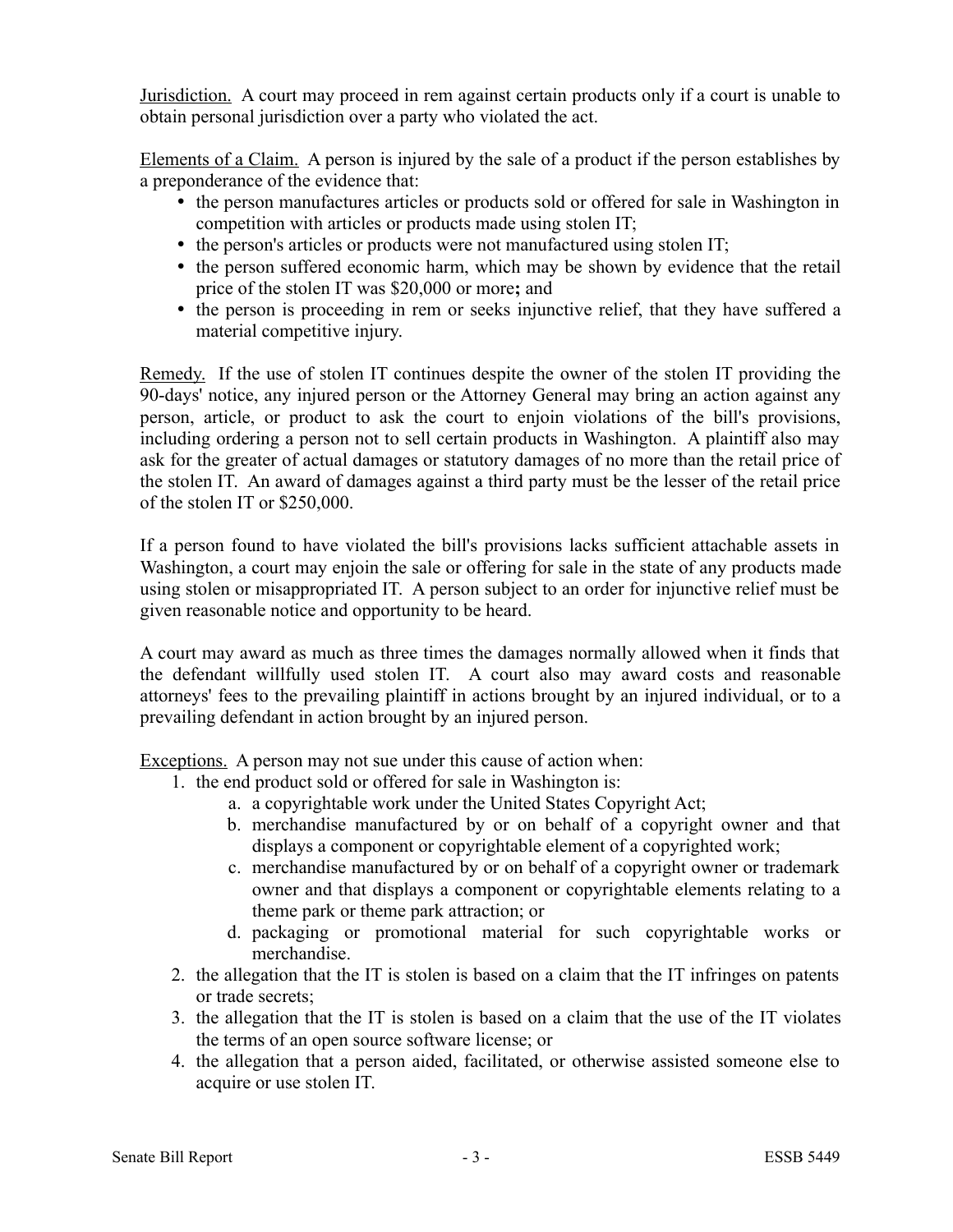A court may not award damages against a third party when they establish by a preponderance of the evidence that they:

- are the end consumer of a product or acquired the product after its sale to an end consumer;
- are a business with annual revenues of less than \$50 million;
- are pursuant to an agreement between the person and a manufacturer before 180 days after the effective date of the bill or acquired the products in good-faith reliance on either a code of conduct that governs the commercial relationship with the manufacturer or written assurances from the manufacturer that the products were made without the use of stolen IT, as long as within 180 days of receiving written notice that satisfies the requirements of the bill, the person implements commercially reasonable efforts to confirm stolen IT is not being used, direct the manufacturer to cease theft or misappropriation or that prevent future acquisition of products from such a manufacturer or supplier; or
- have made commercially reasonable efforts to implement practices and procedures to require a manufacturer not to use stolen IT; or
- do not have a contractual relationship with the manufacturer that stole the IT.

A court may not enforce an award of damages against a third party for a period of 18 months from the effective date of the bill.

Consumer Protection Act. The bill creates remedies exclusive of the Consumer Protection Act.

## **Appropriation**: None.

**Fiscal Note**: Not requested.

### **Committee/Commission/Task Force Created**: No.

**Effective Date**: Ninety days after adjournment of session in which bill is passed.

**Staff Summary of Public Testimony on Proposed Substitute as Heard in Committee**: PRO: Washington State has a commitment to fair competition. When manufacturers steal products it harms this state. This bill is about allowing businesses to grow and adding jobs in Washington. Piracy of products is a huge concern in the design and manufacturing process. This is not unlike fair labor conditions. This issue has raised questions for those who contract out their manufacturing. We have come to an agreement with Cisco and the motion picture industry. We have a piracy rate of 90 percent in China, 80 percent in Asia, and 60 percent in Latin America. Washington State has been a leader in protecting intellectual property.

CON: We would prefer this discussion and resolution take place at the national level, not state level. Retailers are vulnerable in this bill to frivolous lawsuits. The way the bill is drafted retailers can be sued for misdeeds of the manufacturer. Retailers should not be put in the position of monitoring manufacturers.

OTHER: The substitute language takes care of all of my concerns.